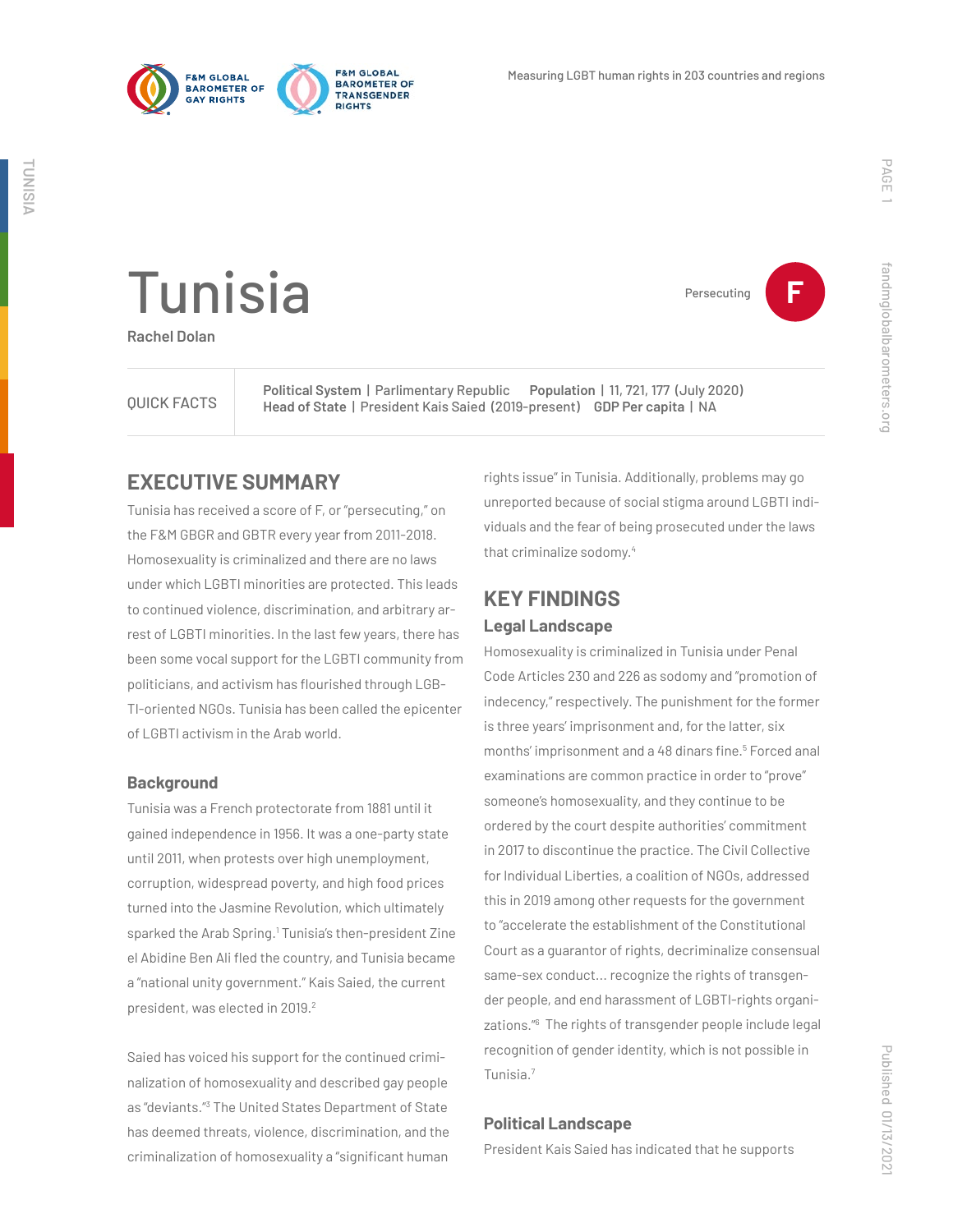

the continued criminalization of homosexuality in Tunisia, calling gay people "deviants." In recent years, however, there have been a few incidents of politicians supporting the decriminalization of homosexuality and increased rights and protections for the LGBTI community. In 2018, members of parliament submitted a draft bill that would not only decriminalize homosexuality and institute recognition of gender identity but penalize homophobia as well. In February 2019, Nahda Party leader Lotfi Zitoun spoke out in a media interview against forced anal exams, saying they are a violation of human rights and individual dignity. And in April 2019, president of the Machrou Tounes party Mohsen Marzouk publicly expressed support for LGBTI rights in a meeting with the Shams Association, an LGBTI-based NGO.<sup>9</sup>

In 2018, the Individual Freedoms and Equality Committee, which was created by President Beji Caid Essebsi in 2017, recommended three legislative reforms to the president, one of which was decriminalizing homosexuality. This agenda garnered some conservative opposition, but the opposition did not gain much public support.

2019 marked a first for not only Tunisia but the Arab world writ large when Mounir Baatour, an openly gay man, ran for president. Baatour is a lawyer and president of the Shams Association. His bid for president drew backlash from the National Bar Council, fellow Tunisian lawyers saying he brought "shame" and "grave harm" to Tunisia and the image of the bar. There was also backlash from other gay rights organizations who claimed that Baatour did not represent the LGBTI movemet in Tunisia or the community itself.<sup>10</sup>

#### **Socio-Economic Landscape**

Despite the continued violence, discrimination, and lack of acceptance of the LGBTI community, LGBTI activism started to flourish in Tunisia after the revolution in 2011 that started the Arab Spring. It has even been called the

epicenter of LGBTI activism in the Arab world. There are multiple NGOs working to expand LGBTI rights and creating spaces for LGBTI pride like an annual queer film festival, but there is a disconnect between this progress and the fact that laws criminalizing sodomy are still in the books. Hana Jemly, a community manager for the youth-oriented LGBTI organization Mawjoudin, stated that "We have safe spaces, but now we want the laws to feel safe anywhere."11

#### **Societal Discrimination**

According to the Williams Institute's Global Acceptances Index (GAI), Tunisia became less accepting of LGBTI people over the years 2000-2017. The GAI has found that, in the past decade, acceptance of LGBTI people has become continually polarized in that the most accepting countries are becoming more accepting and the least accepting countries are becoming less accepting. Tunisia is a less accepting country, thus declining levels of acceptance are consistent with this finding.<sup>12</sup>

NGOs have reported that authorities often leverage the law that criminalizes homosexuality to question people about their sexuality, sometimes based on appearance alone, and detain them. Furthermore, the LGBTI community is one of the demographics for which mistreatment of detainees is most prevalent as forced anal examinations to determine homosexual activity are a common practice. Many individuals felt coerced into these anal examinations because judges often assumed that individuals who do not voluntarily submit to an exam were quilty.<sup>13</sup>

There are LGBTI-based NGOs in Tunisia as the law does not restrict freedom of association, freedom of assembly, or expression like in other North African countries. However, there was a case in 2016 against the Shams Association, an NGO focused on LGBTI rights. The Tunisian government's Secretary General complained in 2016 that Shams was violating an article of the assoPAGE 2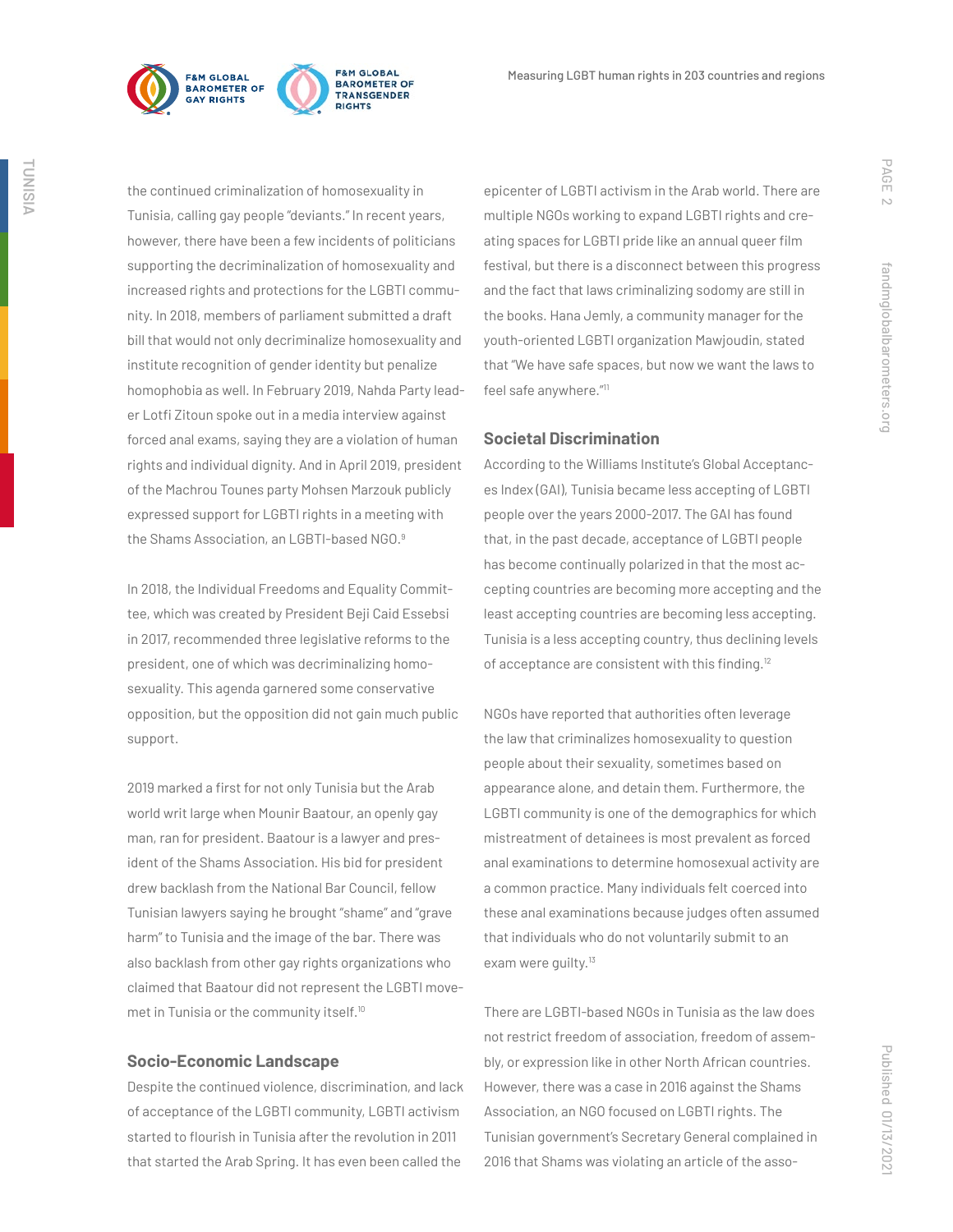

**F&M GLOBAL** BAROMETER OF TRANSGENDER **RIGHTS** 

ciation law which requires an association to notify the authorities if there are any changes to its statutes. The complaint cited a media statement where members of Shams stated that the association's aim was to "defend homosexuals." The complaint also alleged that Shams had not completed its legal registration properly. Shams presented evidence that neither of these claims were valid.14 Furthermore, the government elaborated in 2019 that Shams violated Article 3 of Decree Law 3 "by conducting activities that contradict Tunisia's laws and culture," a culture which "rejects homosexuality culturally and legally." The Tunis Court of Appeals ruled that advocating for LGBT rights did not constitute a violation of the law, and in favor of Shams, in May 2019.<sup>15</sup> This raises questions about Tunisia's freedom of association, because an association should theoretically be able to register despite supposed violations of Tunisian laws and culture.

## **ANALYSIS**

Tunisia's F&M GBGR and GBTR scores are on par with those of other countries in its region of the Middle East/ Northern Africa. It is unlikely that Tunisia's scores will change in the next year as they have been Fs every year from 2011-2018. However, LGBTI activism continues to flourish in the country as NGOs and other organizations attempt to influence legislative reforms to gain legal acceptance and protection. continued bias-motivated hate speech and hate crimes result in Macedonia's status of "persecuting" on the F&M GBGR and GBTR. There seems to be a lack of commitment to legal progress for the protection of LGBTI minorities, so despite incremental societal progress, the lack of legal backup permits hostile and discriminatory attitudes to persist.

PAGE 3

fandmglobalbarometers.org

fandmglobalbarometers.org